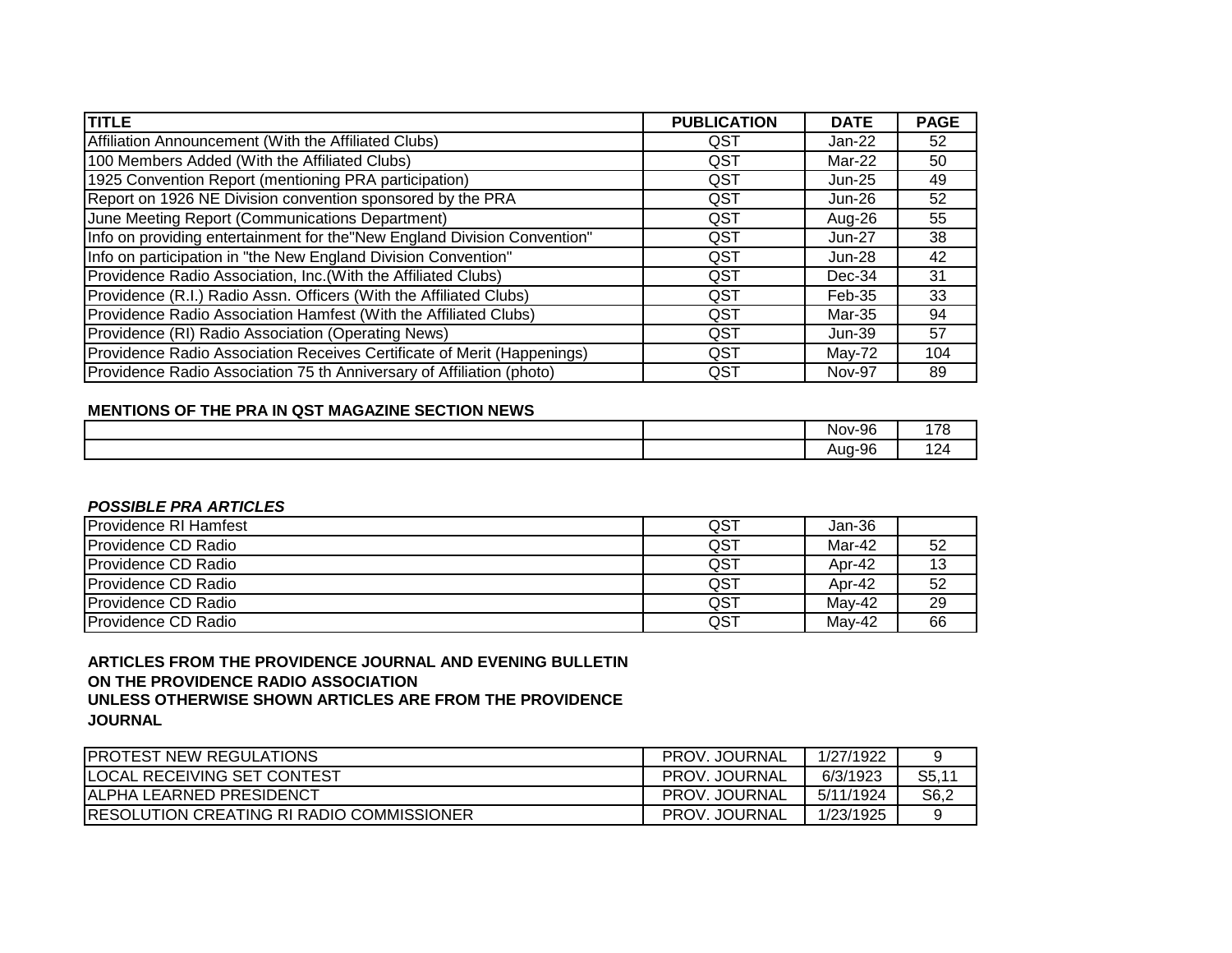| <b>CELEBRATION</b>                                | PROV. JOURNAL           | 5/20/1956 | 4                |
|---------------------------------------------------|-------------------------|-----------|------------------|
| RED CROSS USE OF RADIO DEMONSTRATED AT OPEN HOUSE | PROV. JOURNAL           | 5/21/1956 | 24               |
| IWILL DEDICATE NEW HOME                           | PROV. JOURNAL           | 9/15/1957 | 30               |
| ITO HONOR OUTSTANDING MEMBER                      | PROV. JOURNAL           | 4/20/1958 | N <sub>35</sub>  |
| IWALTER B. HANSON JR. OUTSTANDING MEMBER          | PROV. JOURNAL           | 5/4/1958  | N42              |
| <b>INATIONWIDE DRILL TODAY</b>                    | PROV. JOURNAL           | 6/28/1959 | N <sub>14</sub>  |
| IRADIO CLASSES PLANNED                            | PROV. BULLETIN          | 9/14/1959 | 26               |
| IHONORS HOWARD A. SCHULTZ                         | PROV. JOURNAL           | 5/22/1960 | N31              |
| IGENE PETIT ELECTED PRESIDENT                     | <b>PROV. BULLETIN</b>   | 1/8/1964  | 33               |
| IEUGENE B. PETIT ELECTED PRESIDENT                | <b>PROV. BULLETIN</b>   | 1/6/1965  | 31               |
| 1967 OFFICERS ELECTED                             | PROV. JOURNAL           | 1/7/1967  | 20               |
| FIELD EXERCISES WITH ROGER WILLIAMS VHF SOCIETY   | PROV. JOURNAL           | 6/24/1967 | 24               |
| <b>I</b> NATIONWIDE HOOKUP                        | PROV. JOURNAL           | 6/28/1970 | N <sub>53</sub>  |
| INATIONWIDE COMPETITION                           | PROV. JOURNAL           | 6/25/1971 | 6                |
| ITEST NATIONWIDE LINKS                            | <b>JOURNAL/BULLETIN</b> | 6/28/1975 | 7                |
| IJOHN R. VOTA PRESIDENT                           | PROV. JOURNAL           | 1/15/1985 | C <sub>3</sub> A |

# **NON PRA HAM RADIO AND RELATED ARTICLES IN PROVIDENCE**

# **JOURNAL AND EVENING BULLETIN**

**UNLESS OTHERWISE SHOWN ARTICLES ARE FROM THE PROVIDENCE** 

**JOURNAL**

| ,,,,,,,,,                                                        |               |            |                |
|------------------------------------------------------------------|---------------|------------|----------------|
| IAMATEURS SHAKE HANDS WITH EUROPE                                | PROV. JOURNAL | 2/25/1923  | S5,3           |
| IPROFICENCY CONTEST PLANNED                                      | PROV. JOURNAL | 5/31/1923  | 18             |
| <b>ISETS WORLD MARK FOR FOREIGN RECEIVING</b>                    | PROV. JOURNAL | 3/9/1926   | 9              |
| IYOUTH CIRCLES GLOBE WITH 2 TUBE SET                             | PROV. JOURNAL | 3/18/1928  | F <sub>5</sub> |
| <b>AMATEUR GETS BYRD REPORT</b>                                  | PROV. JOURNAL | 2/24/1929  | M <sub>2</sub> |
| ILT. REINARTZ SPEAKS BEFORE CLUB                                 | PROV. JOURNAL | 6/2/1929   | 10             |
| <b>IWALTER MASSIE OF EDGEWOOD EXPERIMENTS FOR MAN'S</b>          | PROV. JOURNAL | 12/15/1929 | M <sub>2</sub> |
| <b>IWAVELENGTHS</b>                                              |               |            |                |
| <b>PROVIDENCE RADIO WILL GIVE PITCAIRN ISLAND MODERN CONTACT</b> | PROV. JOURNAL | 12/5/1937  | 2              |
| <b>ITAKING THE VOICE TO PITCAIRN</b>                             | PROV. JOURNAL | 1/16/1938  | S6,2           |
| PITCAIRN ISLANDERS GET RADIO THROUGH THE EFFORTS OF 2 R.I.       | PROV. JOURNAL | 5/24/1938  | 4              |
| <b>MEN</b>                                                       |               |            |                |
| RADIO ON PITCAIRN ISLAND FAILS                                   | PROV. JOURNAL | 7/27/1938  | 10             |